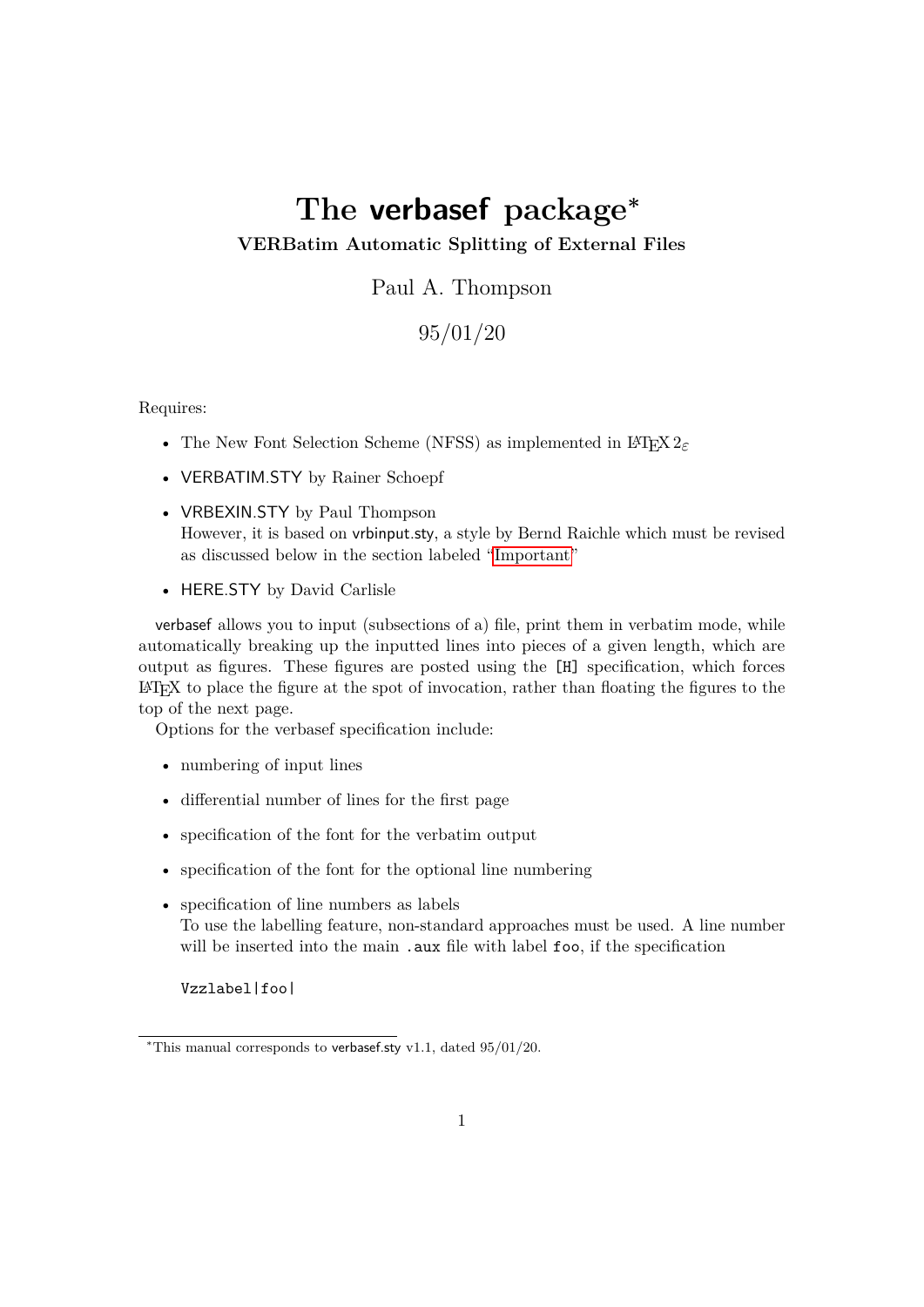is inserted *after* the line which is to be indicated. Thus, if we have a file with the following

```
a line
b line
Vzzlabel|fooa|
c line
Vzzlabel|foob|
d line
Vzzlabel|fooc|
e line
f line
Vzzlabel|food|
```
these lines will be found in the .aux file.

```
\newlabel{fooa}{{2}{1}}
\newlabel{foob}{{3}{1}}
\newlabel{fooc}{{4}{1}}
\newlabel{food}{{6}{1}}
```
They can be used as any other label, for instance

Using the labeling feature, pay attention to Line \ref{food} (found on Page \pageref{food}) to understand this radically new method.

Any lines with the Vzzlabel specification will be ignored in the line counts.

### **1 Using the style**

verbasef is an adaptation of VRBSUBFILE, from Norman Walsh. I fully acknowledge Mr./Dr. Walsh as the imprimature of the code ensconced herein, but have included other features as indicated above.

Comments and suggestions always welcome.

Paul A. Thompson Department of Psychiatry, Data Analysis and Statistics Section Case Western Reserve University Cleveland, OH 44106 AudioNet: (216) 844-8946 InterNet: [pat@po.cwru.edu](mailto:pat@po.cwru.edu)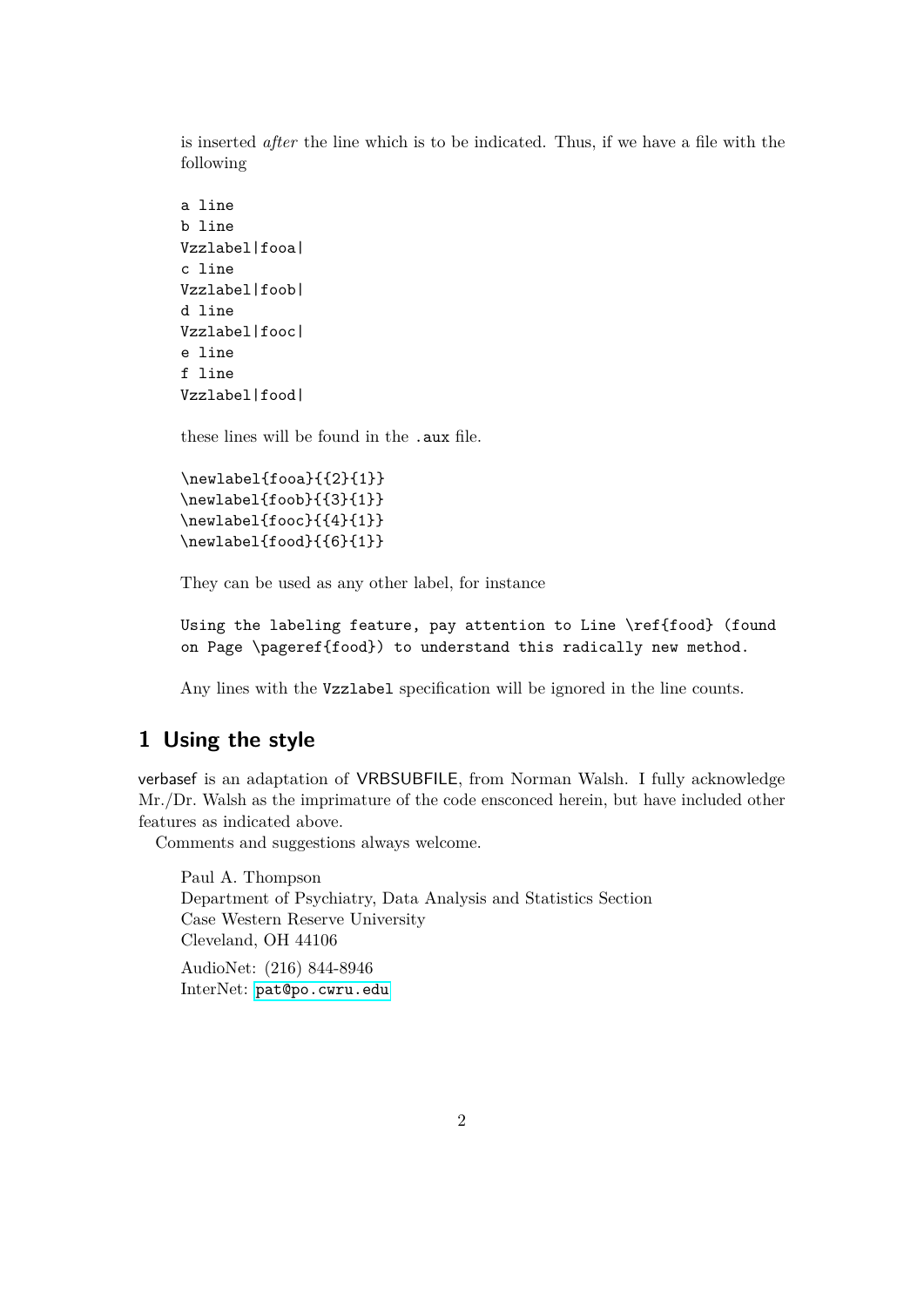#### **User interface:**

- **\VautoSubF[〈#1〉]〈#2〉〈#3〉〈#4〉〈#5〉〈#6〉** Input lines 〈#2〉 to 〈#3〉 of file 〈#4〉. If present,  $\langle \#1 \rangle$  indicates which lines should be numbered. For example, if  $\langle \#1 \rangle$ is 5, lines 5, 10, 15, etc. will be numbered. By default, lines are not numbered at all.  $\langle \#5 \rangle$  is figure caption, and  $\langle \#6 \rangle$  is figure label.
- $\hat{\mathbf{Font}}[\#1]\mathbf{1} \oplus \mathbf{2}$  Use font  $\langle \#2 \rangle$  for verbatim input lines and, if present, use font  $\langle \#1 \rangle$  for line numbers. By default,  $\langle \#2 \rangle$  is  $\tau \in \langle \#1 \rangle$  is  $\tau \in \langle \#1 \rangle$ .
- **\autoPl〈#1〉** Placement of the figure (either H or some other placement character) By default, placement is H (immediate here, here.sty) (This currently does not function. All placement is done using the H specification.)
- $\lambda$ **utoLines[** $\sharp$ **1)]** $\sharp$ **2)**  $\sharp$ 2) is number of lines per page. If  $\sharp$ 1) is included, it is the number of lines for the first page. If not,  $\langle \#1 \rangle = \langle \#2 \rangle$

## <span id="page-2-0"></span>**2 Important**

In order to use the verbasef.sty file, VRBINPUT.STY must be *modified* and given a *new name.* Here are instructions for modification:

You must do *either* [1–](#page-2-1)[4](#page-2-2) below *or* [5](#page-3-0) below to get verbasef to run properly.

<span id="page-2-1"></span>1. Obtain vrbinput.sty from the standard distribution channels. The file should have the following characteristics:

\fileversion{v1.0b} \filedate{91/06/30} \docdate{91/08/05}

- 2. Copy vrbinput.sty to a file vrbexin.sty. *This must be done prior to editing any file.*
- 3. Edit the file vrbexin.sty. Please don't edit the file vrbinput.sty. Change Line 90 from \verbatim@startline to \verbatim@start as shown in the fragment of code from Lines 89–92 below.

```
\def\verbatim@readfile#1{%
  \verbatim@start
  \openin\verbatim@in@stream #1\relax
  \ifeof\verbatim@in@stream
```
<span id="page-2-2"></span>4. *Very important. Change all occurrances* of vrbinput, in titles, typeout sections and credits to vrbexin. Remove all references to the original author, Bernd Raichle, as he is not the author of the style file vrbexin. You may substitute my name for Mr. Raichle if you wish.